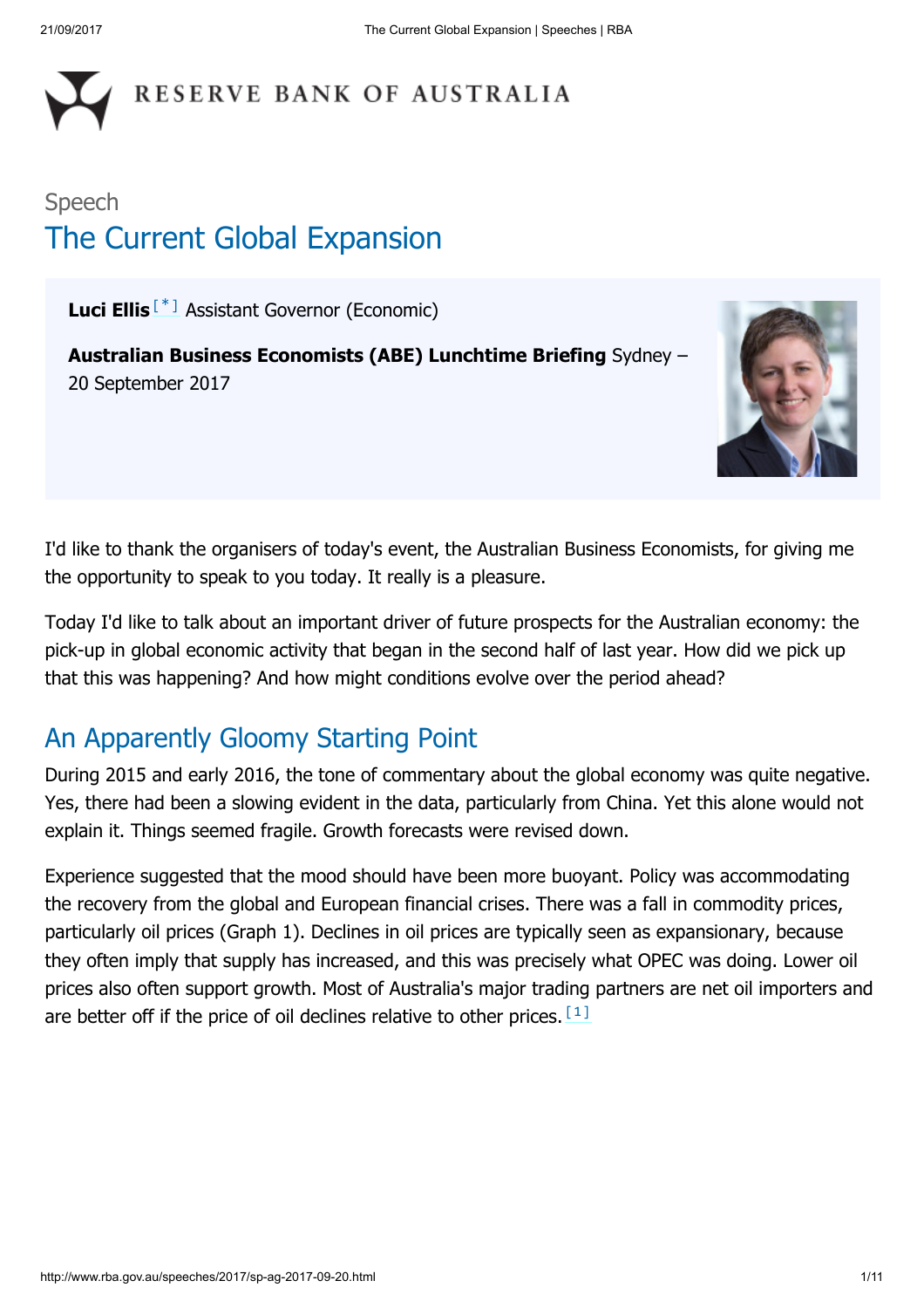

But rather than being a catalyst for growth, lower oil prices were an indicator of weakening global demand. This in turn spurred an unusually large pull-back in energy-related business investment in some economies and this exacerbated the downturn in global activity.

For commodity-exporting emerging markets, growth was impeded by lower commodity prices, on top of any domestic factors driving growth (Graph 2). Previously, the negative effects of lower oil prices on producers would have been outweighed by the positive effects on spending by net oil-importing countries. This time around, the opposite occurred: the net effect was negative. Commodity exporters' demand for traded goods produced elsewhere declined noticeably over 2015 and early 2016. This had spillover effects on other economies highly exposed to global trade, particularly in Asia. The Asian region was also affected by concerns circulating about risks in China.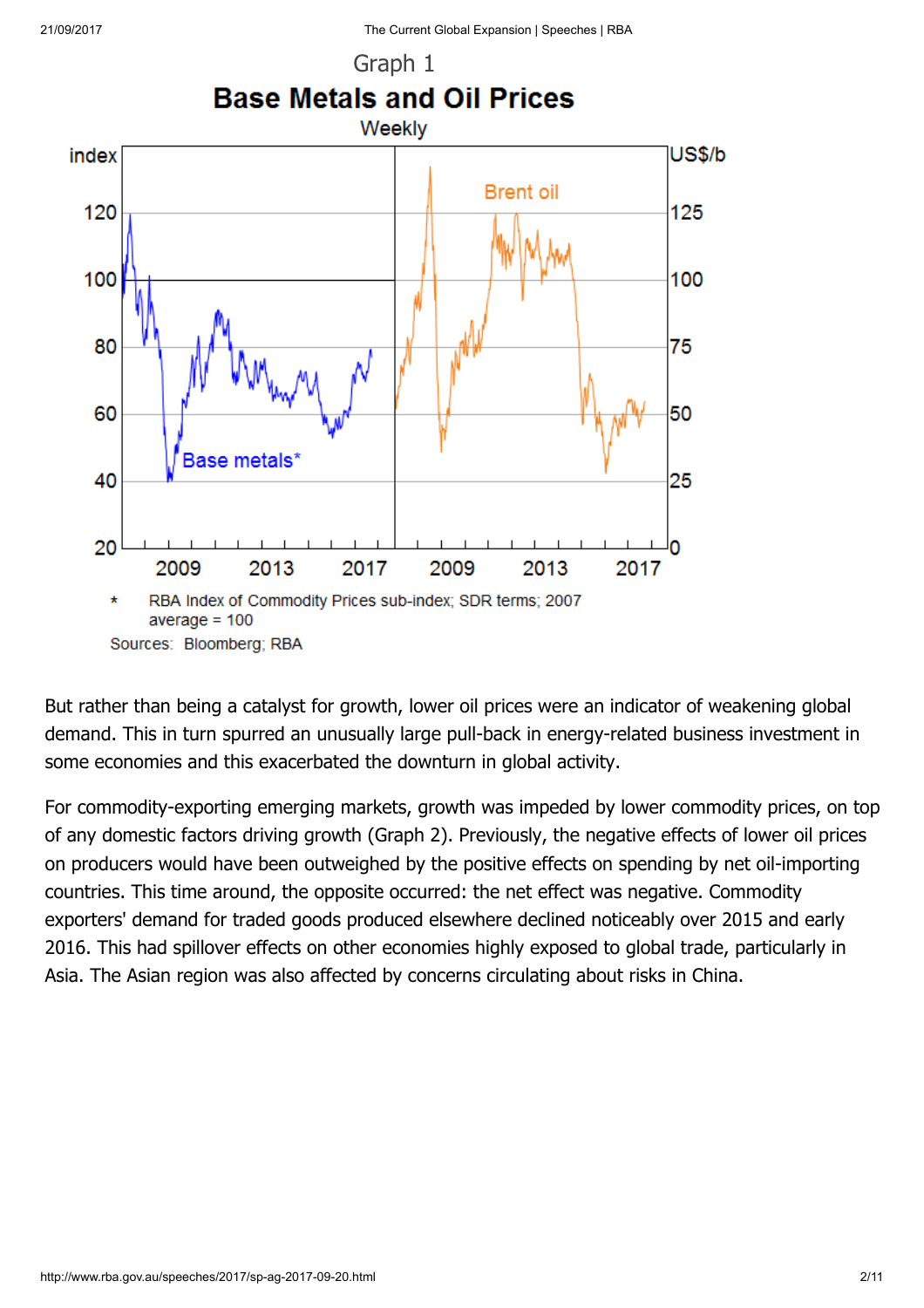

Sources: Bloomberg; RBA; Thomson Reuters

It's worth contrasting the experience of these commodity exporters with Australia, or with an economy more exposed than Australia to oil prices, such as Canada. Falling commodity prices reduced Australia's terms of trade, and thus our income. There was a debate about whether the Australian dollar had depreciated by enough to offset that effect. But the net effect of lower commodity prices and the exchange rate was smaller than in some other economies. The lower exchange rate had gone some of the way to cushioning the income effects of the lower terms of trade. It also contributed to helping some parts of the non-mining economy pick up.

### The 2016 Turnaround

Late last year, the negative sentiment and rhetoric around the global economy started to turn around. Clearly there was a recovery in the data, but the recovery in the accompanying rhetoric was even more marked. To the extent that perception affects people's expectations, this had the potential to influence actual outcomes.

<span id="page-2-0"></span>Perhaps one way to show this is to look at the text from reports by key economic agencies. If you contrast the words most frequently used in the first chapter of the April 2016 IMF *World Economic* Outlook, with the same chapter in the issue from a year later, you can see how the tone has changed.  $[2]$  Another way to characterise this change in tone is that in the April 2016 edition, around 6 per cent of the key words coded as positive and 10 per cent as negative. A year later, more than 13 per cent of the words were considered positive, compared with about 5 per cent negative.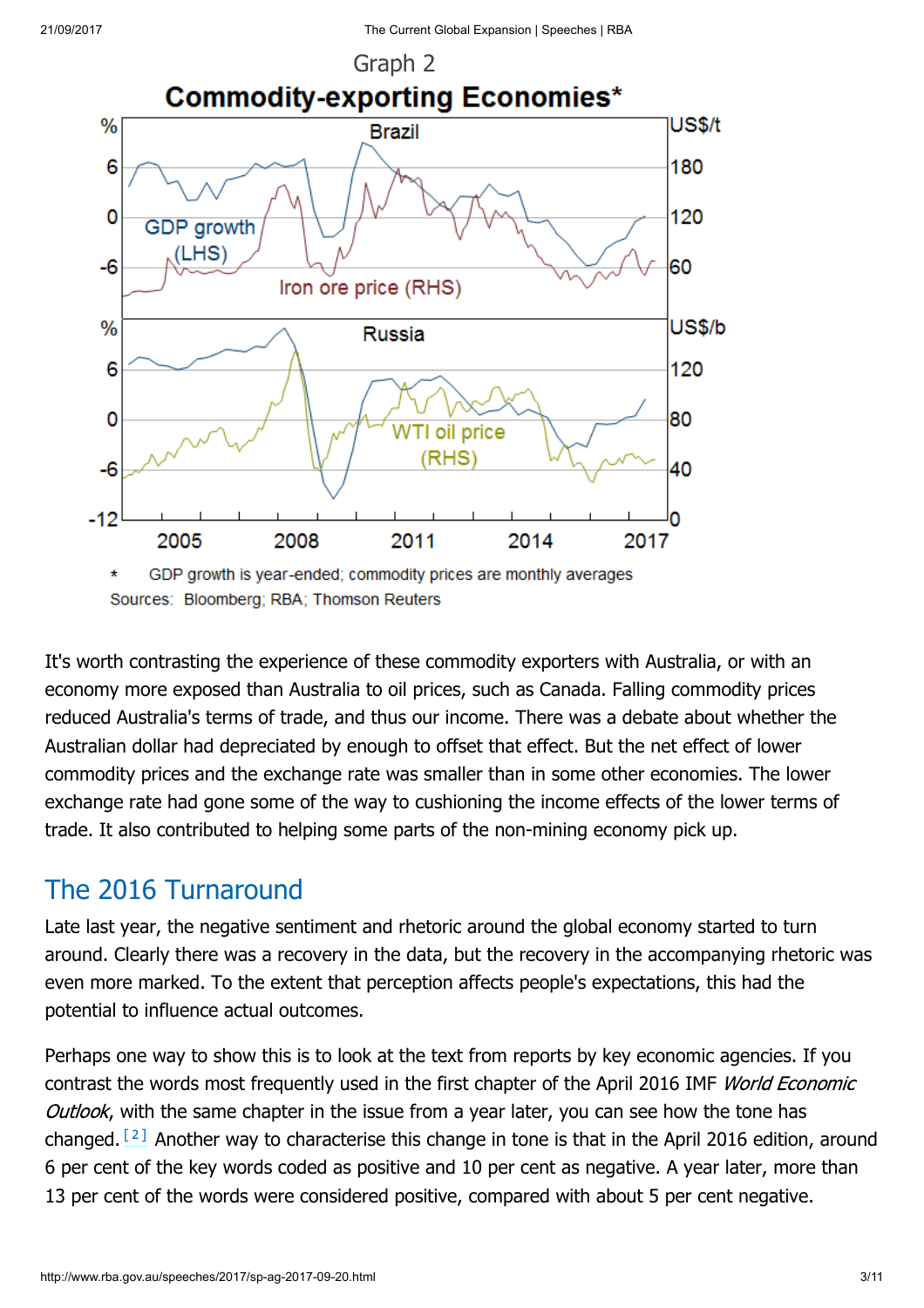### Figure 1: Text from Chapter 1 of IMF World Economic Outlook



At first, the turnaround seemed to be only in 'soft' indicators of sentiment, such as business surveys and financial market prices. The global Purchasing Managers Indices – a commonly used measure of surveyed business conditions – hit bottom and started to turn around in late 2016 (Graph 3). Commodity prices also started to lift.

Over time, however, clearer signals started to emerge that this was more than just people feeling optimistic. There was something real happening as well. Growth in global merchandise exports was the next to pick up. Soon afterwards, it became clear that growth in industrial production was also increasing (Graph 3). It should be noted that throughout this period, the swings in the actual data were never very large, certainly not relative to the crisis period.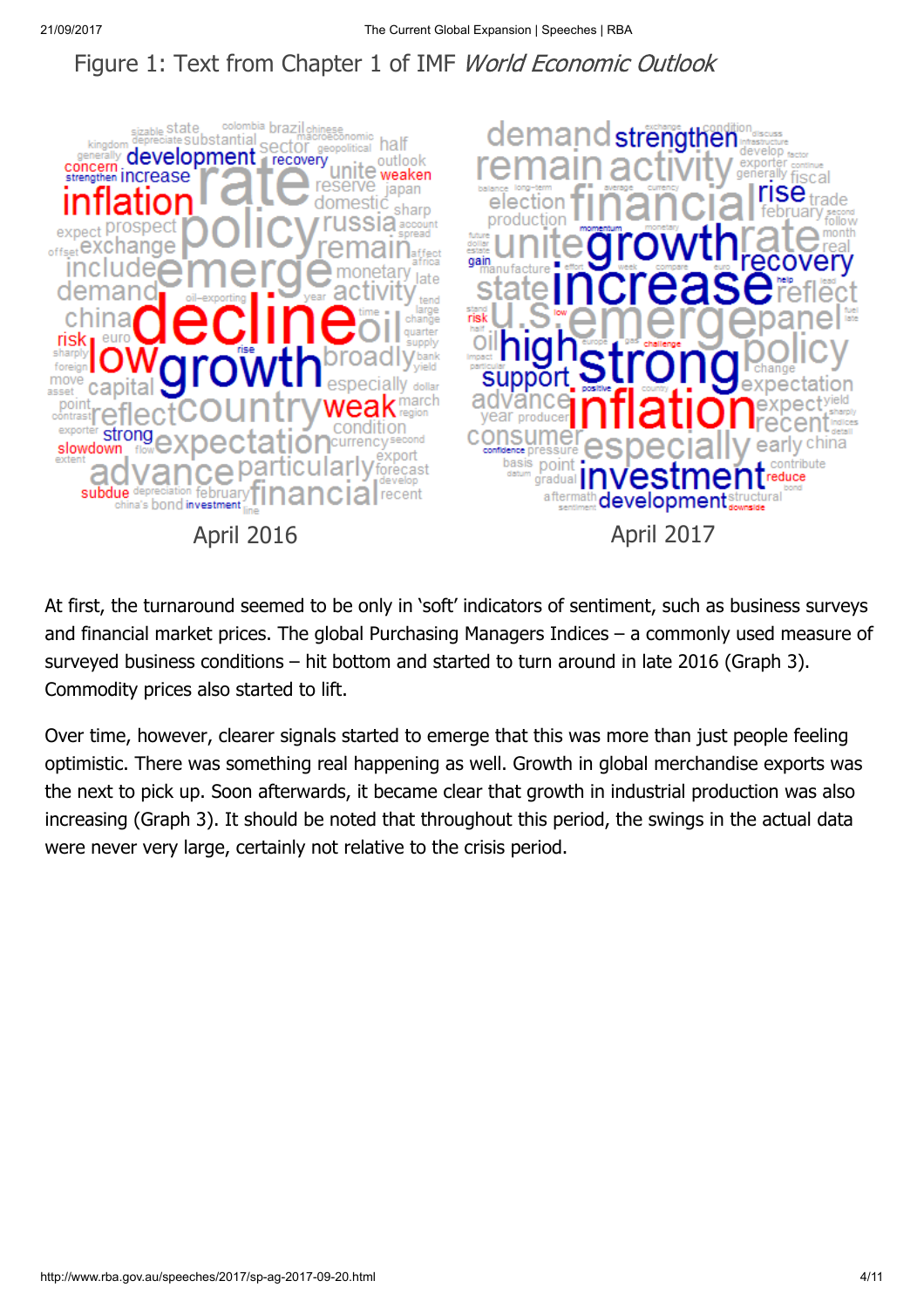

By the time we reached early 2017, there were further signs that the pick-up in trade and other high-frequency indicators were flowing through various countries' national accounts. Particularly welcome was the recovery in investment growth, which can now be seen in a range of major economies and regions (Graph 4).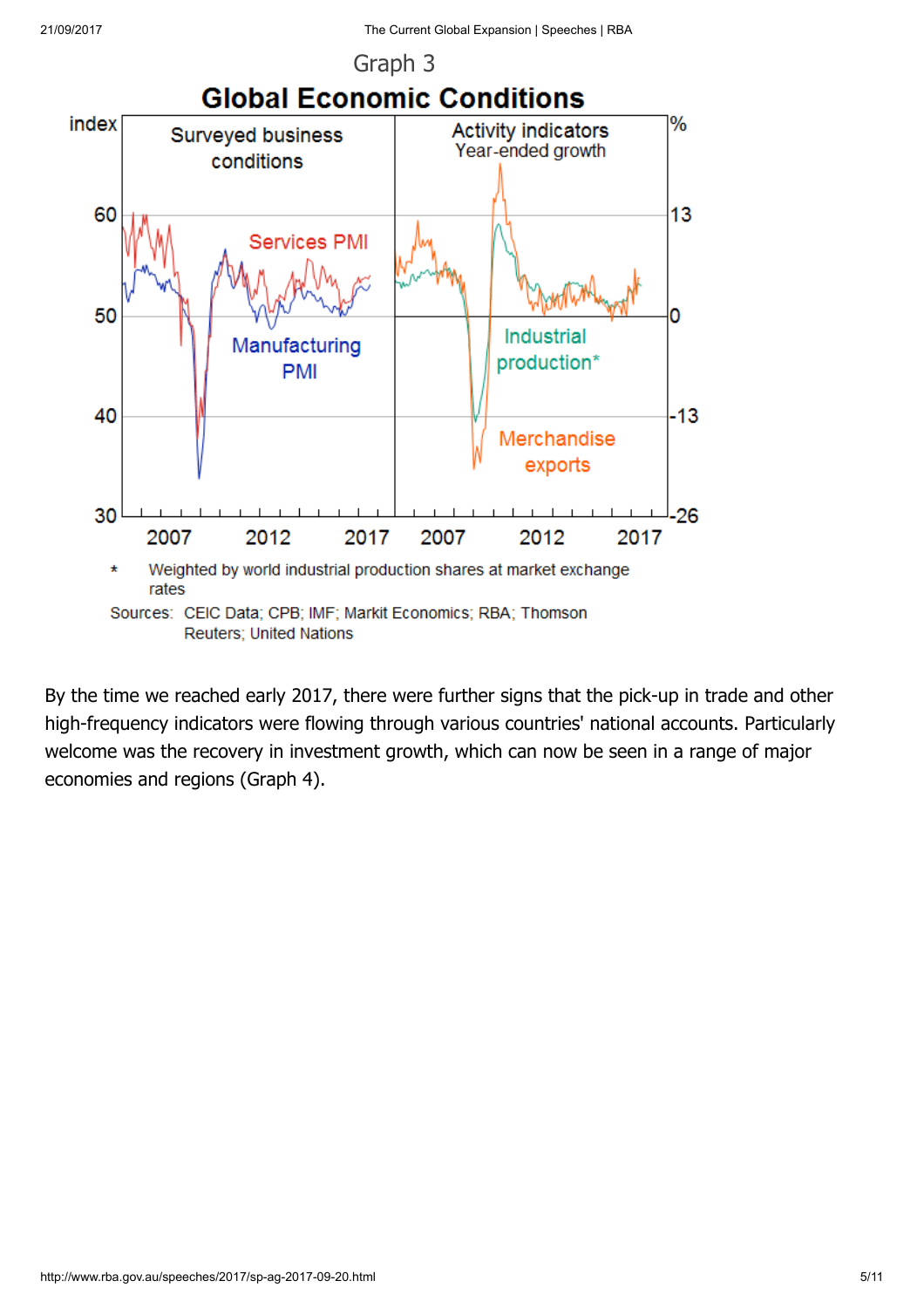

As well as broadening across different measures of activity, the expansion also broadened across countries and regions. In the latest *Statement on Monetary Policy*, the Reserve Bank emphasised the broad-based nature of the pick-up, across both sources of exports and destinations of imports. The boost to incomes from rising commodity prices has also helped economic prospects of commodity exporters. Some of them have emerged from recessions and are now increasing their demand for production from the rest of the world.

### How People Saw it Happening

The sequence of events that I have just described is a turning point. As any economic forecaster could tell you, a turning point is essentially impossible to predict. But it does seem that many observers, including the Bank, managed to notice that turning point in near real-time. In the Overview of the November 2016 Statement on Monetary Policy, the first sentence read:

'Growth in Australia's major trading partners remains a bit below average and is expected to decline a little over the forecast period, reflecting a further moderate easing in growth in China.'

Shortly after its publication, markets rallied following the US election outcome. It wasn't clear that the policies of the incoming Administration would be expansionary overall. The expected fiscal stimulus would have been, but the announced trade policies were rightly seen as likely to harm global growth. Many observers thought the election outcome would be negative for financial market pricing. So it was understandable to downplay reactions when markets instead rose.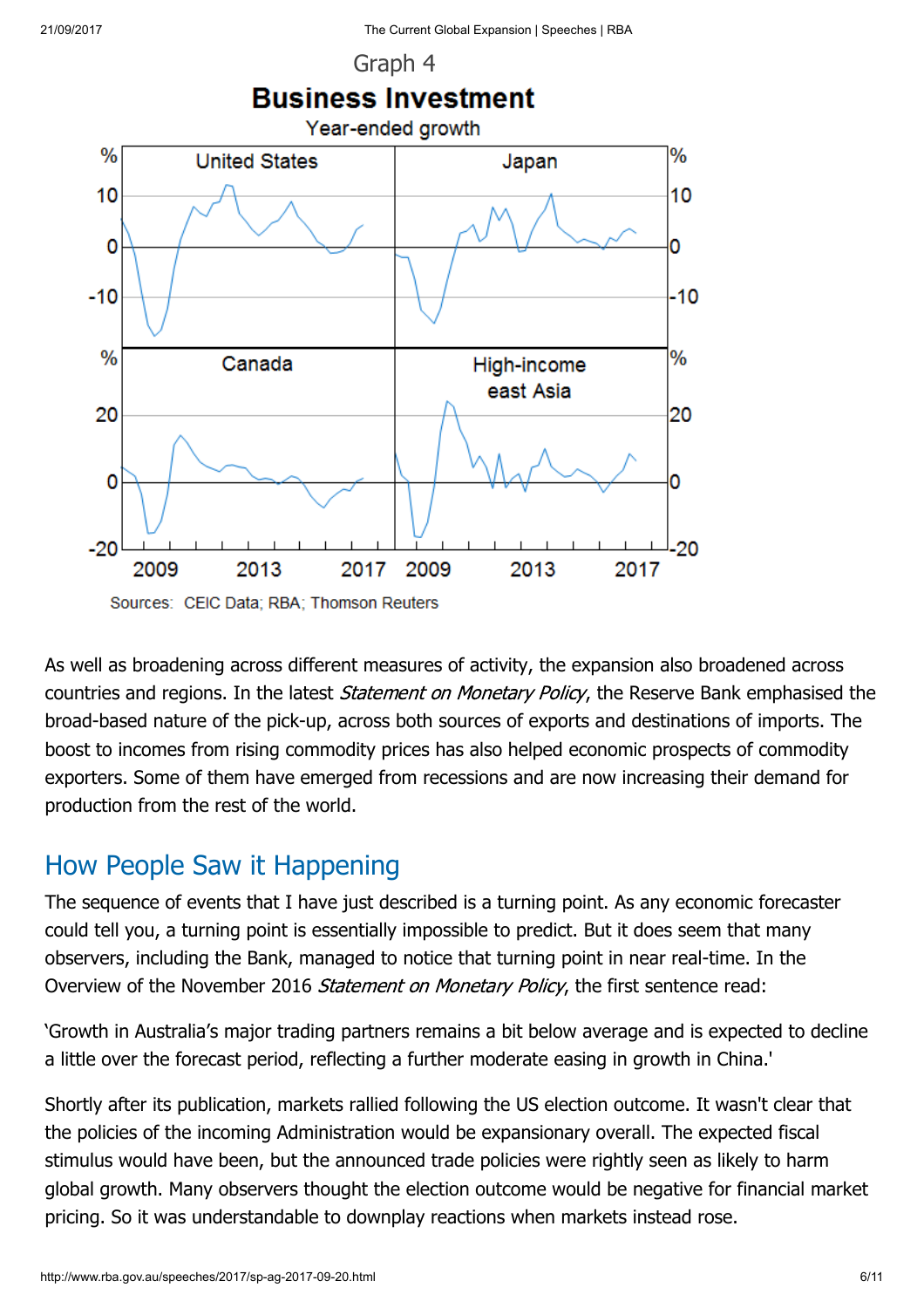Then, over the southern hemisphere summer, it became clear that this was more than a financial market reaction to political events in one country. The outlook had become more positive. The first sentence of the February 2017 SMP Overview read:

'The global economy entered 2017 with more momentum than earlier expected.'

The facts had changed, and we had changed our minds. The nature and pattern of the pick-up in the data convinced us.

The first aspect of the shift that helped convince us was the broadening of the pick-up from sentiment indicators (including financial market pricing) to measures of physical activity. Growth in global trade was the first place this became apparent. Industrial production data in a range of countries followed soon afterwards. The second aspect was the broad-based spread of the pick-up across countries and regions. If it had just been one country – say, China – demanding all the extra imports, there would have been less reason to revise the outlook.

To identify a turning point as it happens, you need to have a sound analytical framework for thinking about how the economy works, and how all the various indicators fit together.

One thing to bear in mind is that trade is often – though not always – highly leveraged to global activity (RBA 2017). When global activity picks up, trade picks up by more (Graph 5). This is partly because demand for traded merchandise tends to be a bit more cyclical than the services sector, where much output is not traded across borders. It is also a result of the structure of global supply chains. You can imagine a situation where final-stage production increases by one unit, but almost all of the value-added crosses three borders before reaching its destination. Global exports (or imports) would then pick up by close to three units. It is also reasonable to expect that in the first instance, an unexpected increase in demand for goods and materials might be met on global markets, because often not every product or input is produced in every country.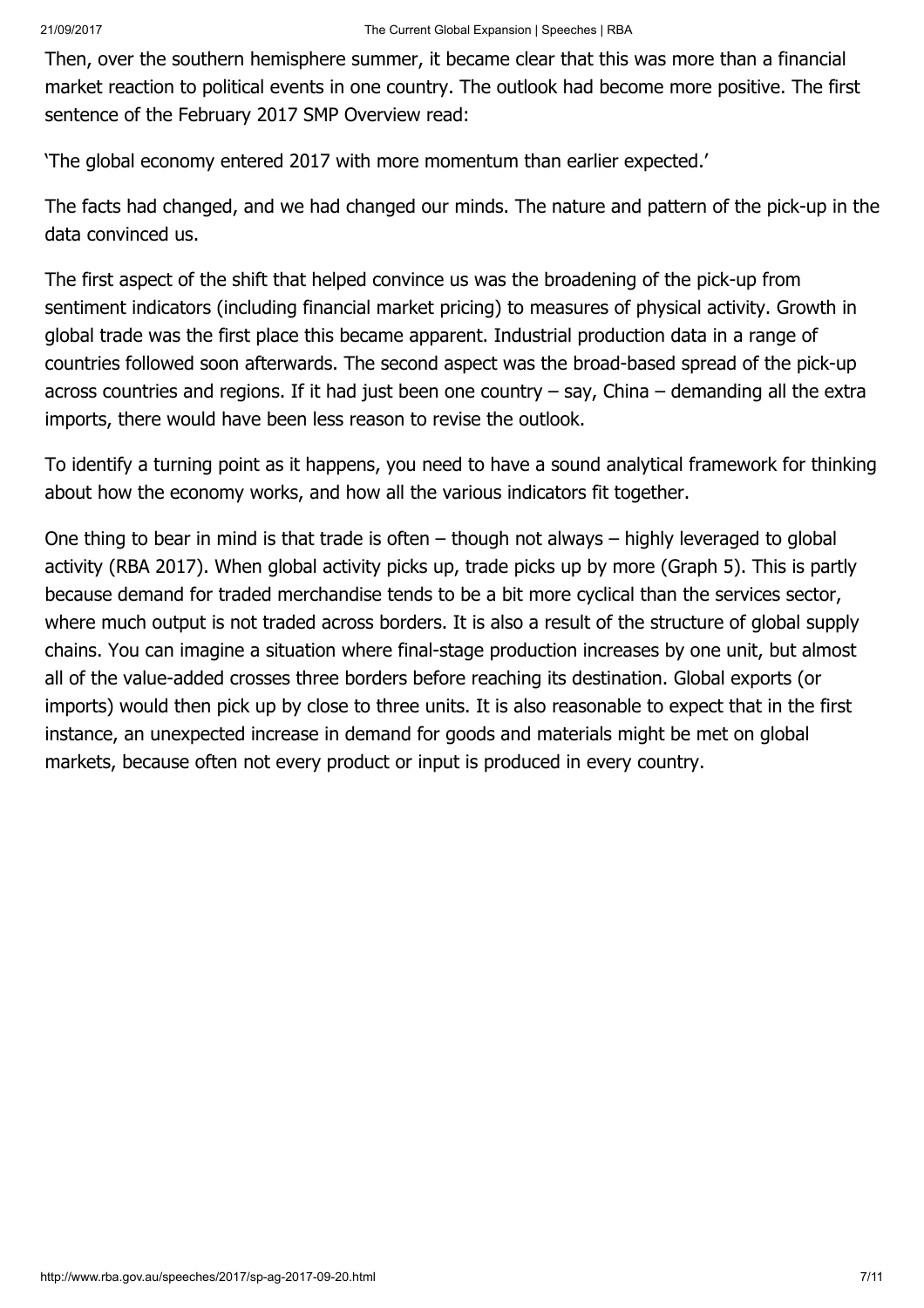

Another point to bear in mind is that in recent upswings, investment has usually come later. This wasn't always the way. But in recent times, businesses have tended to wait until they see evidence of increased demand before they invest in expanding capacity. They are even less likely to invest to expand when there is plenty of spare capacity, a legacy of the crisis.

We also know that businesses are more likely to invest in things that boost labour productivity when the labour market is tight, not when there is considerable slack. So in the current environment, we would not expect business investment to be at the leading edge of a pick-up in economic activity. And we have to be willing to call the pick-up before we see it in business investment.

A third point to be mindful of is that data are noisy and can be revised. So we need to triangulate multiple data sources against each other. Survey measures of sentiment and other supposed leading indicators are not the whole story. They tell you something, but shouldn't be taken as gospel on their own. But neither should you wait until you see the whites of the national accounts' eyes before you change your view. All data are noisy, including the national accounts. By the time you have seen something in the national accounts and are sure it isn't just noise, several quarters will have passed. If you wait that long, you will be well behind the curve in catching a change in economic momentum.

### Portents for the Future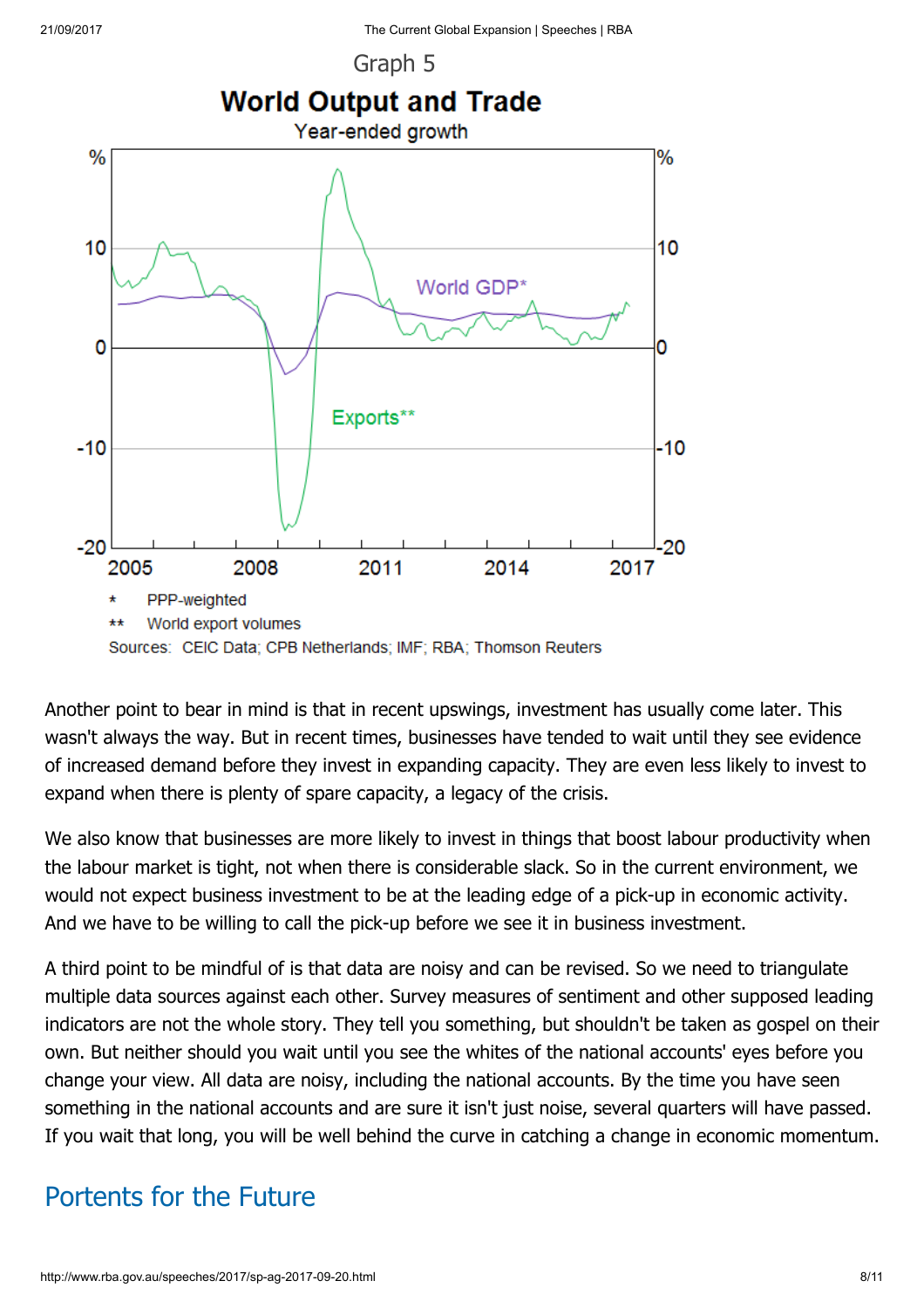#### 21/09/2017 The Current Global Expansion | Speeches | RBA

Now that we've seen this pick-up in global activity, we must then ask: what next? Will the expansion continue at its current rate, pick up further, or peter out? Part of the question here is whether expansions can continue unabated or whether something forces them to 'die of old age'. While one could argue that this is a relatively new upswing, many economies have in fact been expanding ever since the end of the Global Financial Crisis, and are now quite close to being at full capacity. Countries such as the United States and Japan are generally regarded as being already at full employment. Does this mean that they can't keep going like this for much longer?

The academic literature, at least, seems to suggest that long-lived expansions are no more likely to end than shorter ones, at least beyond some point (Rudebusch 2016). I think we can take some comfort from that. We should then ask whether we would expect the current expansion to be any different from past expansions. A common pattern is that expansions end because they came together with an unsustainable build-up in leverage. Globally, leverage does not seem to have increased much this time around. At least, it hasn't increased to the extent seen in the lead-up to the Global Financial Crisis. Of course there are some areas where debt has increased rapidly, in ways that deserve further investigation. Whether credit expansions pose a problem isn't always clear-cut, except in hindsight. So we should be cautious when we see them, and should factor them into our assessments of how long an expansion might last.

In thinking about how long and how strong the global expansion could be, a lot will depend on productivity growth. This isn't the place to dwell on the 'secular stagnation' debate in detail. But I will note that productivity itself can be cyclical. Productivity growth has been weak in some major advanced economies. It's not clear that this will continue once spare capacity in these economies has been fully absorbed.

I also note that some of the pessimism about productivity is happening alongside great optimism in some quarters about a new Industrial Revolution built on better algorithms. The truth may well lie somewhere in the middle. It might also take a while to assert itself. Those of us who remember the 1990s would recall that there have been previous episodes where considerable innovation seemed to be happening, but this took a while to be evident in the productivity data. This is because firms take a long time to adapt their business models and processes to the new technologies. And the greatest spur to change is capacity constraints. Tight economies spur process innovation. When there is plenty of spare capacity, not even strong competition necessarily induces higher rates of adoption of new technologies.

### Risks to the Outlook

Taking all that into consideration, there seems a reasonable prospect that – as long as nothing really bad happens – this global expansion could continue for a while. This is especially so if the technology optimists are right about the implications of recent innovations. But of course there are risk scenarios that have the potential to derail the current economic momentum.

Foremost of these at present would be geopolitical risks. These are particularly difficult risks to integrate into a macroeconomic analytical framework. We aren't political analysts. And I question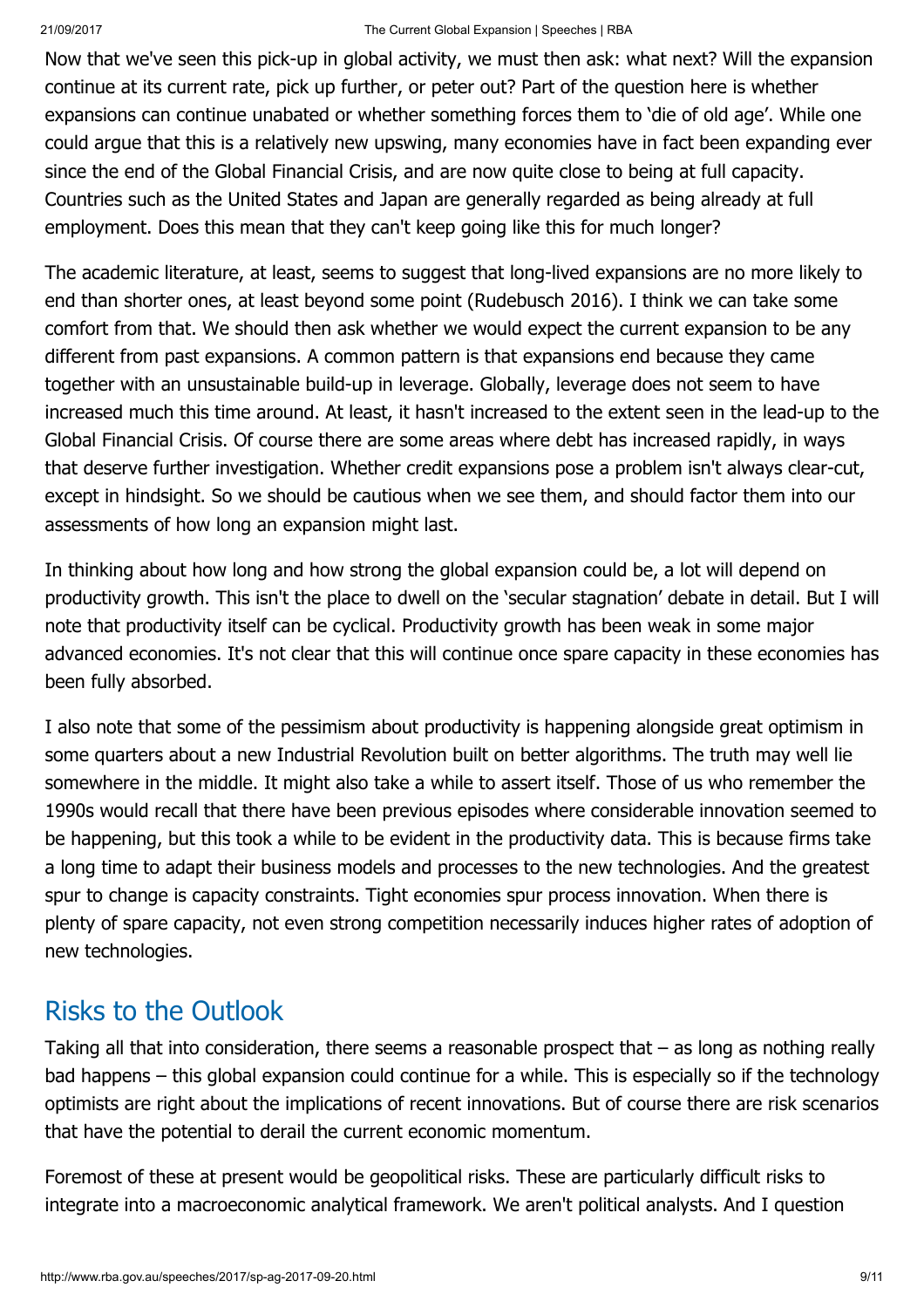### 21/09/2017 The Current Global Expansion | Speeches | RBA

whether anyone can truly know what the odds of certain events occurring might be. But we can at least think about what those risks might be and whether they might be increasing or receding.

I think it is fair to say that geopolitical risks in Europe and specifically the euro area have receded. While it remains to be seen how Brexit will play out from a practical perspective, an existential crisis for the euro area and the EU more broadly no longer seems so close. Against that, geopolitical risks in Asia have increased. These are the low probability, high-impact events that can only ever be a risk to one's forecasts. Until something actually happens, they do not and should not affect the central scenario. Even if you knew for sure that an event happened, the economic effects are often difficult to predict.

Financial risks will also be ever-present as risks to a macroeconomic outlook, and they are almost as hard as geopolitical risks to quantify. One that seems to be becoming less pertinent at the moment is the international risk posed by ongoing low interest rates and the resulting search for yield by investors. Now that policy interest rates globally are starting to rise, if only slowly, the urgency of the search for yield surely becomes less pressing.

On the domestic front, the Bank has repeatedly pointed to the issues associated with household sector balance sheets. These are probably best regarded as a potential exacerbating factor. That is, if some other shock should come along, debt would make it worse. Of itself, the level of indebtedness is unlikely to be a triggering factor that sparks a negative outcome. But it is an important consideration in the context of other triggers. The risk profile of recently originated debt has improved as a result of various actions by the regulators, the evolving risk environment and the lenders' responses. The level of debt owed matters most when the borrower is facing a large negative shock. Strong lending standards mitigate the effects of moderate shocks, and can help prevent a shock turning into a default event. But in the face of a large, economy-wide shock, even the best lending standards might not be enough to protect borrowers and lenders. At that point, the absolute amount of debt owed becomes the binding consideration.

A final risk to mention is the global monetary policy environment, together with the economic and market reactions to it. Expansionary monetary policy and less contractionary fiscal policy have supported economic recoveries. Some economies are now thought to be close to full employment and productive capacity. Yet so far, growth in both prices and wages has remained quite low.

We believe that, ultimately, the forces of supply and demand do assert themselves. Wage growth and inflation should therefore pick up in these economies at some point. However, it could take a while. If productivity growth is indeed cyclical, it will start to pick up over time in these economies. So it will take longer to hit the capacity constraints that induce price rises. On the other hand, stronger potential growth is clearly a positive for economic welfare more broadly. If this scenario happens, and inflation stays low despite reasonable growth in a range of economies, policymakers will face a challenge. In that scenario, policy still needs to remain appropriately expansionary while avoiding further build-up of leverage and financial risk. Calibrating the pace of withdrawal of stimulus will be no easy task. Policy will therefore need to adapt to the evolving momentum in national and global economies.